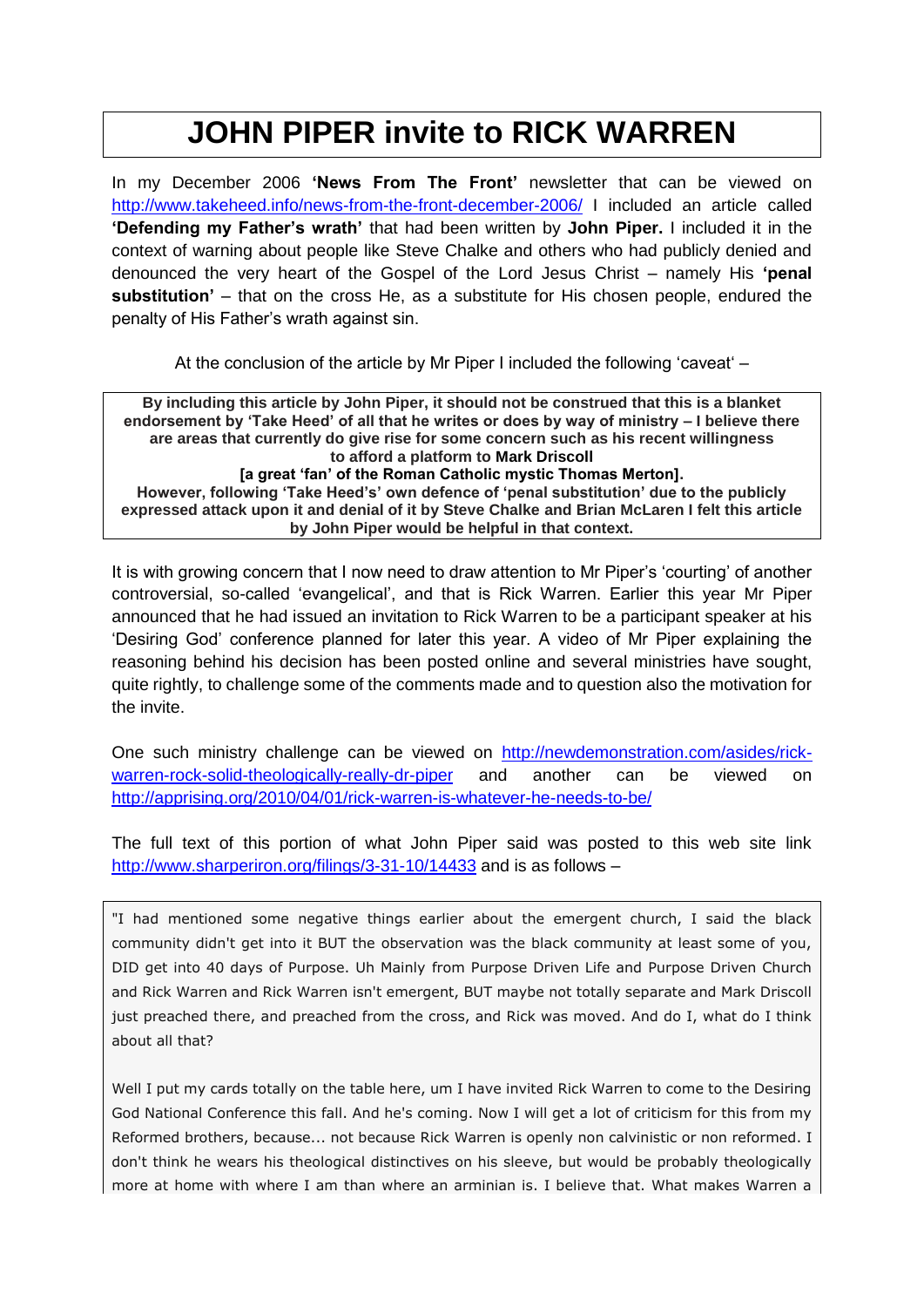problem, and I'm gonna... well, when I wrote him, here's what I said. And he'll probably watch this video too. I said the conference is called "THINK: The life of the Mind and the Love of God." I want you to come. You are the most well-known pragmatist pastor in the world. I don't think you are a pragmatist at root. Come and tell us why thinking Biblically matters to you in your amazingly pragmatic approach to ministry."

"I want him to lay his cards on the table. I want him to tell us what makes him tick. Because he does come across in much of what he says and does as very results-oriented and pragmatic and not theologically driven, and yet, I met him for the first-time last year at Ralph Winter's funeral in Pasadena. And we sat beside each other on the platform for three hours. I like him because he sings. He sings badly. And anybody who's willing to sing when they sing badly, I like em. And we were talking beforehand and he said to me 'I'm reading all the works of Jonathan Edwards this year. I pick a great theologian every year and I read all of his collected works. I'm on volume 17 of the Yale series of Jonathan Edwards' works.'"

"'You've gotta be kidding me. Nothing you've ever said would incline me to think ...' (laughter) "So these guys are gonna go interview him tomorrow I think so you can quote some of these things. **I do think he's deeply theological. He's a brilliant man. He wouldn't have the church he does or the Peace Plan, or all the influence he does and of course the greatest sentence in the Purpose Driven life is the first one, isn't it? It's not about you, it's about God. The Glory of God. So I don't think he's emergent. At root I think he is theological and doctrinal and sound**. And what makes him tick? Actively and doing church? I intend to find out. So. I like him and I'm frustrated by some of his stuff."

On the 'Crosstalk' blog Ingrid Schlueter picked up on a very crucial portion of what John Piper said regarding his invite to Rick Warren – here is what Ingrid wrote –

## John Piper – Quote of the Day

Posted by **Ingrid Schlueter** in **Purpose Driven, Religion** on March 31st, 2010 **| 11 responses**

".. I do think he's deeply theological. He's a brilliant man. He wouldn't have the church he does or the Peace Plan, or all the influence he does and of course the greatest sentence in the Purpose Driven Life is the first one, isn't it? It's not about you, it's about God. The Glory of God. So, I don't think he's emergent. At root I think he is theological and doctrinal and sound."

John Piper, speaking here 35 minutes in on Rick Warren and his invitation to Warren to attend his Desiring God [Conference 2010](http://www.desiringgod.org/ResourceLibrary/ConferenceMessages/ByDate/2010/4538_Q_and_A_with_Urban_Pastors/) 

Note: Please see [Pastor Bob DeWaay's Berean Tool](http://cicministry.org/berean.php) for the Purpose Driven Life to learn how Rick Warren's opening sentence referred to by Piper is denied by everything in the rest of the Purpose Driven Life. John Piper has neglected to check the teachings of the book with the Scriptures which is just wrong.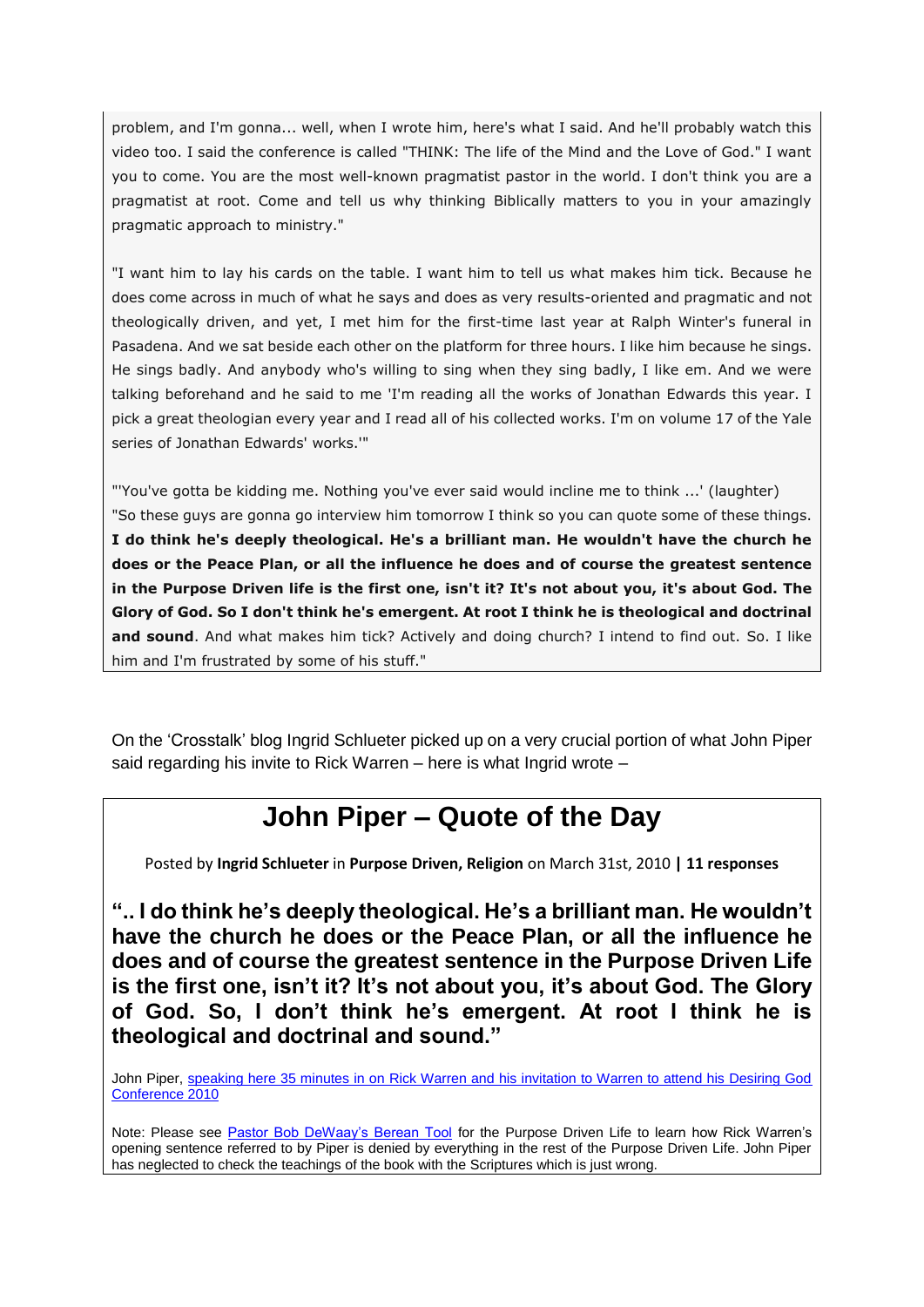From the responses posted to what Ingrid quoted here, I noted and extracted the following incisive, discerning comments (particularly the one in red) –

**'I personally was for years, a follower of Warren, and was deceived in ways you cannot imagine, and to hear** (John Piper say) **that he is theological at root?'** 

**'I've been talking with my family about this, as we all come on crosstalk once daily or weekly. We are, all of us as a family, praying for Pastor Piper in hopes that he will recant his decision to have Warren speak at his conference'.**

**'I'm truly saddened by John Piper… It's time to view John Piper as a sly wolf and distance ourselves from him until he repents. He can say whatever he wants about the motive behind inviting Warren, but the truth will be revealed in time as we watch John Piper's ministry unfold. I really hate to see another preacher endorse the false teacher Rick Warren.'**

**'There is no reason to offer RW yet another forum to 'show us his cards.'**

*"He's a brilliant man. He wouldn't have the church he does or the Peace Plan, or all the influence he does…"* **This reminds me of something a friend told me years ago. He said that the number of people that believe something is true is not a testament to its validity. To illustrate this, he said "millions of Mormons can't be wrong, can they?" It was rhetorical, whereupon he answered his own question: "yes, they can, and they are." I'm not impressed by** *"the church he has,"* **or the** *"PEACE plan,"* **or** *"influence."* **I am interested in biblical truth and doctrinal purity'.**

**'Since the invitation to Driscoll, I have tried to overlook Piper's downgrade. How much he has meant to me in his writings and preaching! If Warren is theological in his thinking, he is even a greater hypocrite than I would have thought possible. To know truth and then to ignore Biblical truth is inexcusable. What a sad day for historical Christianity!'**

**'Every time Piper speaks I get a little nervous. He talks in a way that is a little squirrely, I'm not sure where he's going with a particular thought, you just hope he stays on track. I would find it hard sit weekly under his leadership. It doesn't surprise me he would hook up with Warren.'**

**'I don't know what to say to this. Piper is saying he's sound because of the church he has, peace plan, etc?! What has happened to John Piper? This is craziness and he knows it. The size of his church doesn't prove he's doctrinally sound, and the peace plan… I won't even dignify that by addressing it. I'm just stunned.**

During my recent ministry trip to the Isle of Man I was asked specifically to speak at the midweek meeting there on the topic of **'Rick Warren and things Purpose Driven'** and this talk can be heard by going to this link - <https://www.youtube.com/watch?v=l0dxcEDSnYw>

By way of conclusion I would simply state that what John Piper has said about Rick Warren being '**theological and doctrinal and sound'** would be in direct conflict with the views clearly expressed by myself in my talk, and so my concern about the ministry of John Piper continues to grow.